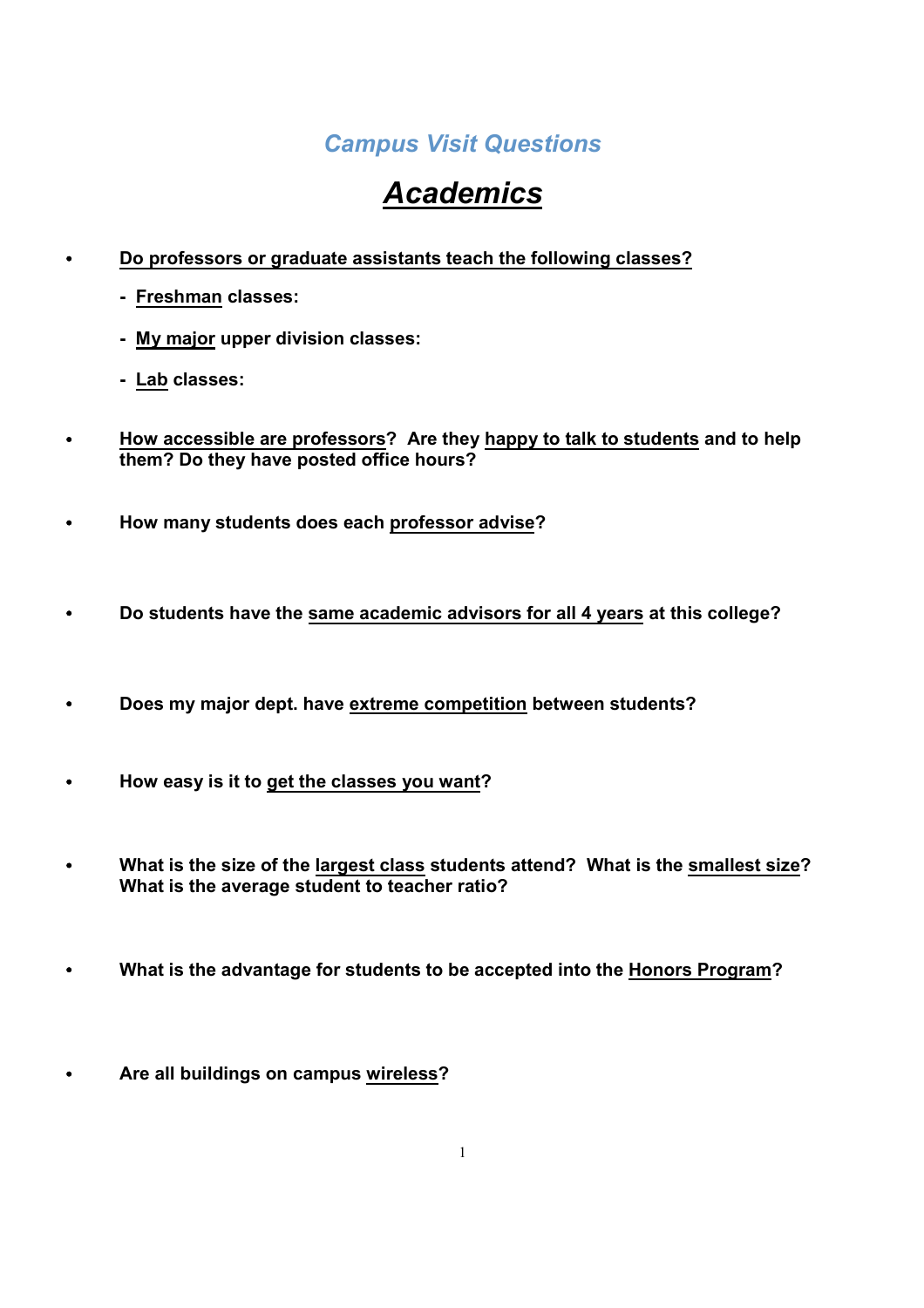#### *Academics (Cont.)*

- ! **Are there tutoring and academic counseling services available? How do you find out about them?**
- ! **Which study aboard program do most students go on?**
- ! **Are there research opportunities for undergraduate students? Can research be done by all undergraduate students regardless of their major?**
- ! **When students apply for admission, does this college split the SAT scores or split the ACT scores? In other words, do they take the best test SECTION score from each sitting and add them together? Or do they only use the best TOTAL score from one sitting?**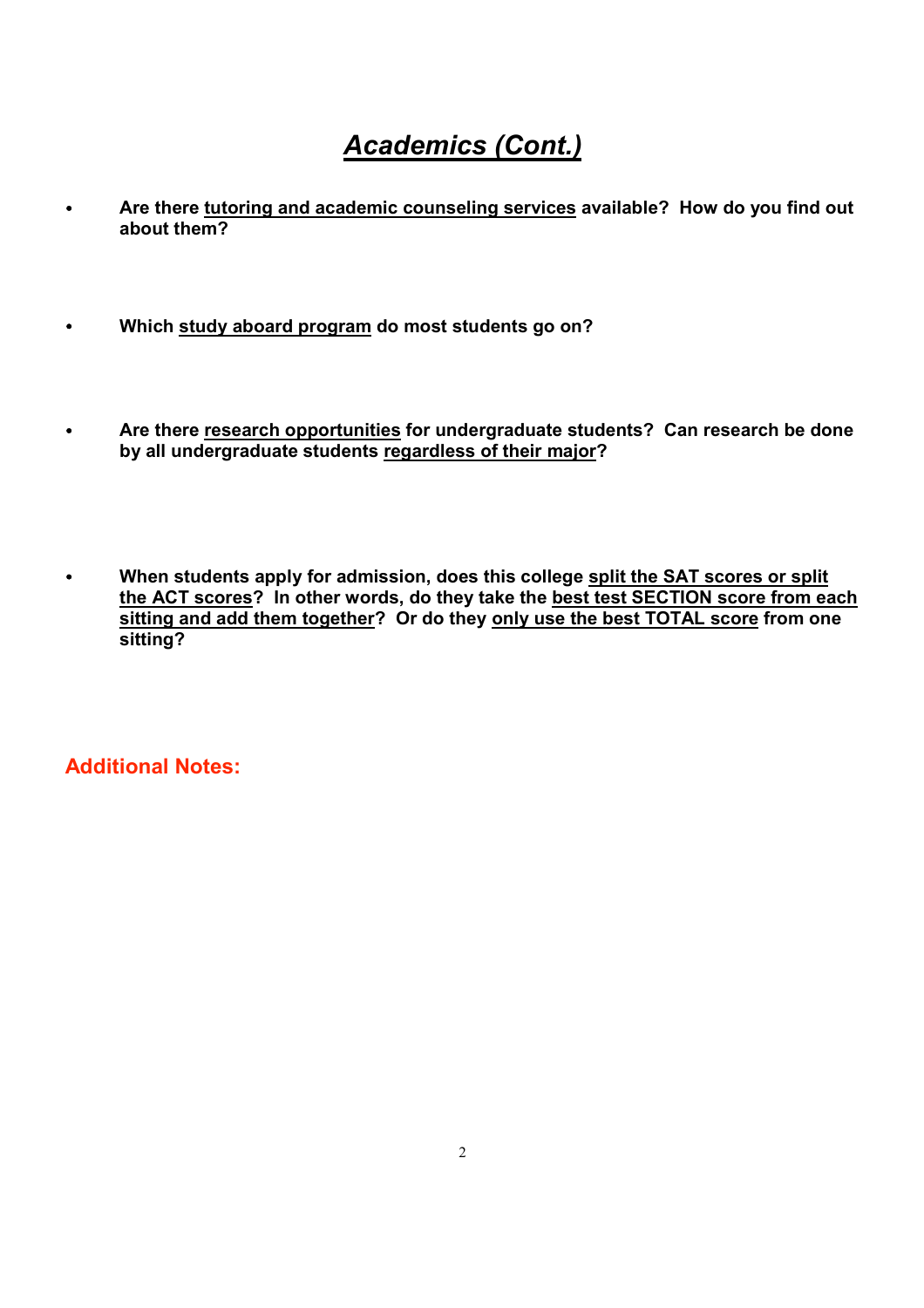### *Graduation / Internships / Jobs*

- ! **What is this average time for students to graduate? 4 years? What percentage of students graduate in 4 years?**
- ! **Does the college help students get internships?**
- Does this college offer work experience Co-op's? If not, how do students get real **world experience and summer internships?**
- ! **Does this college assist students in getting a job upon graduation? What percentage of students get placed after graduation or get accepted to graduate school?**
- ! **Does this college have a career planning and placement center? Where is it?**
- ! **Do businesses come onto campus to interview students for jobs and internships? Which companies and organizations?**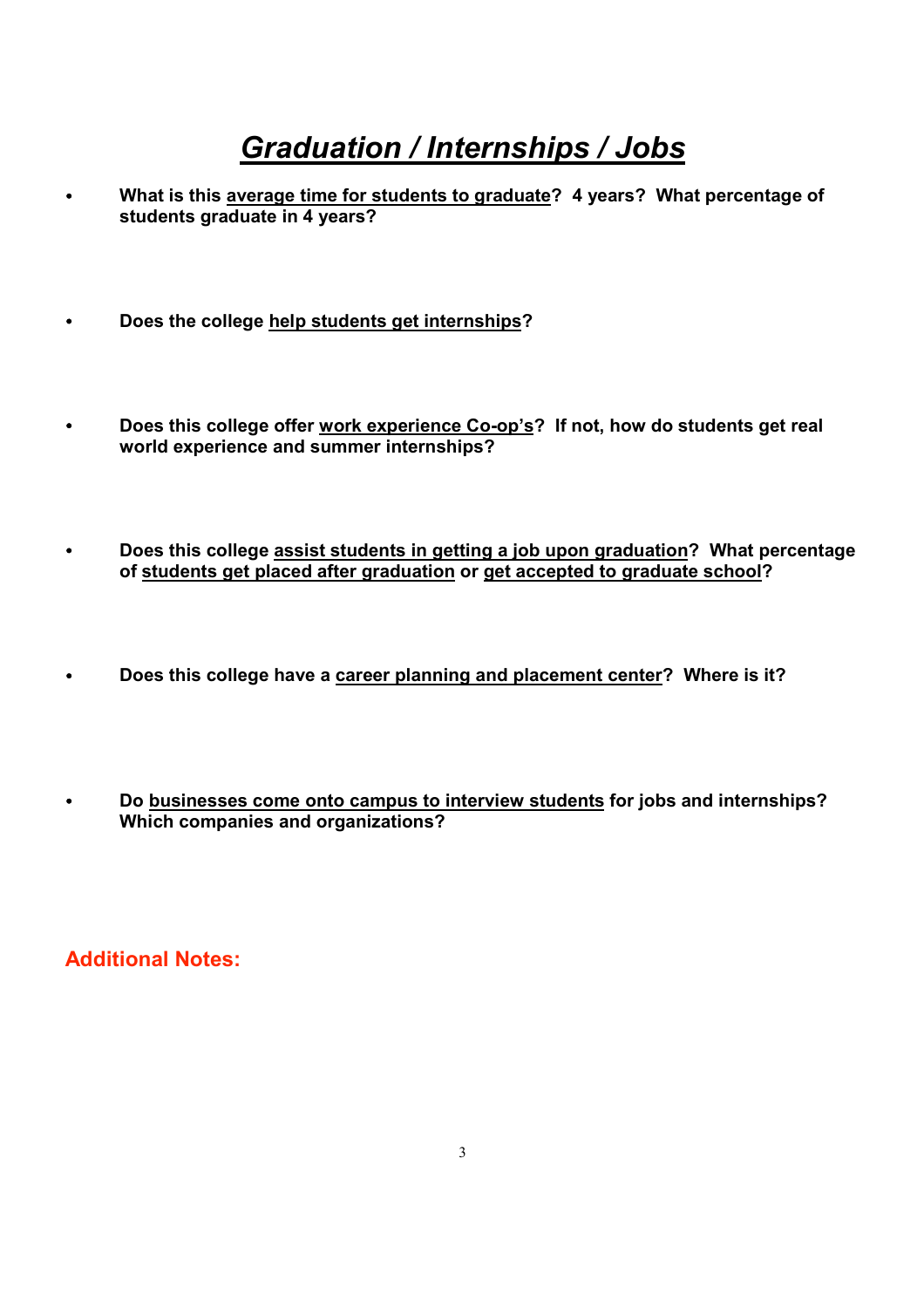### *Campus/Social*

- ! **Where is the student center? Where do students "hang out" on campus?**
- ! **Does this college have a freshman advising center? Where is it and by whom is it staffed?**
- ! **Are there other student support groups? How do you find out about them?**
- ! **How do students spend their time? Studying, socializing, partying or doing something else?**
- ! **What activities do students participate in when they have free time?**
	- **On Campus:**
	- **Off Campus:**
- ! **What do students do on weekends?**
- ! **How many students go home on weekends? Does the campus look empty or lively on weekends?**
- ! **What percentage of students participate in athletics, visual and performing arts, clubs and organizations?**
- ! **How many active organizations and clubs are there at this college?**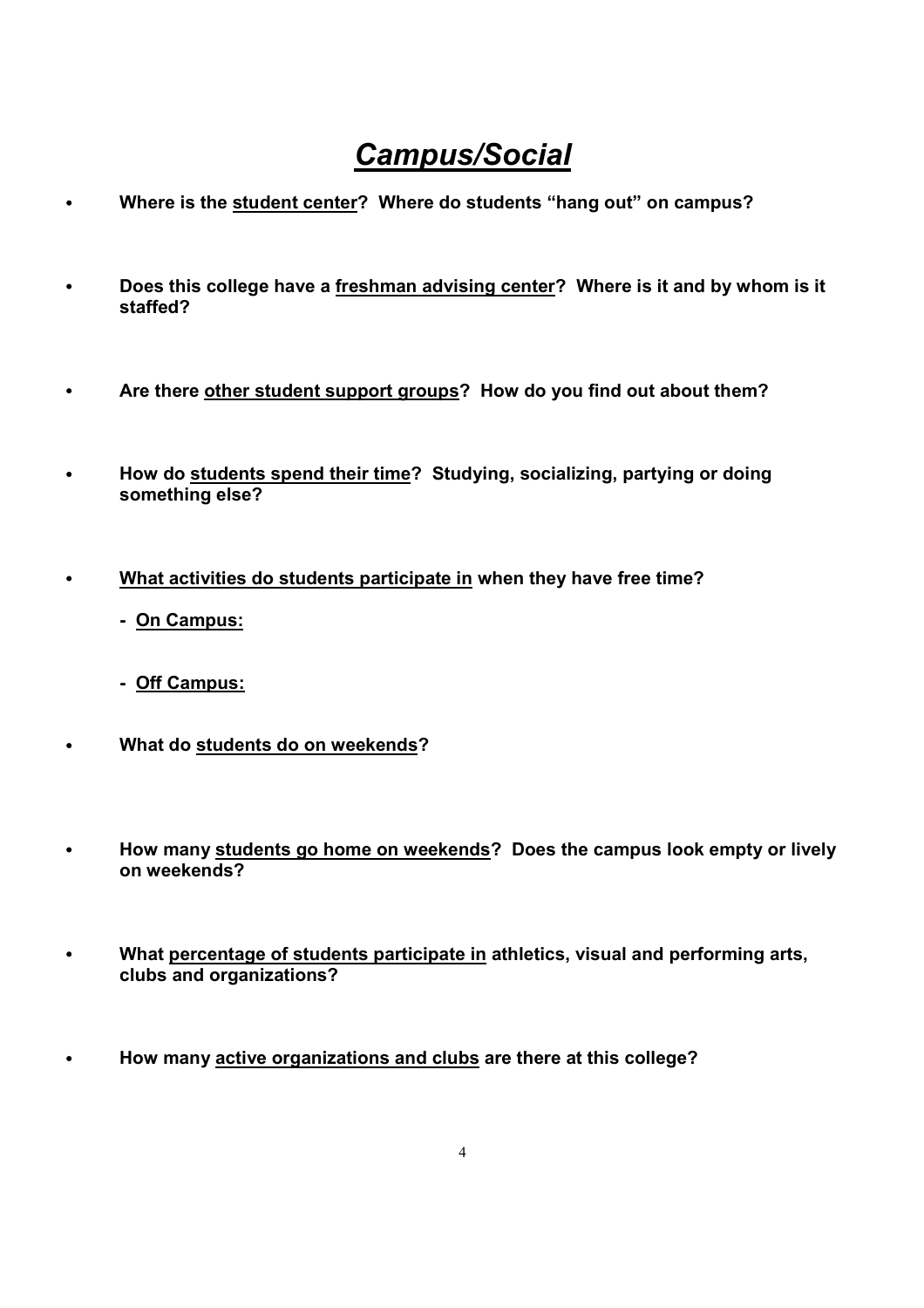#### *Campus/Social (Cont.)*

! **Are there student organizations and clubs involved with events in the outside world, such as community service, local politics, and international events?**

- ! **Do bands, musical groups, theater groups and outside lecturers come on campus?**
- ! **Are there good social and cultural opportunities available in the surrounding community?**
- ! **Do you have to be in a specific major to participate in:**
	- **Theater or drama productions?**
	- **Campus radio or television stations?**
- ! **What's the weather like in the winter?**
- ! **Is it easy to get around campus? Can I walk to and from classes without a problem?**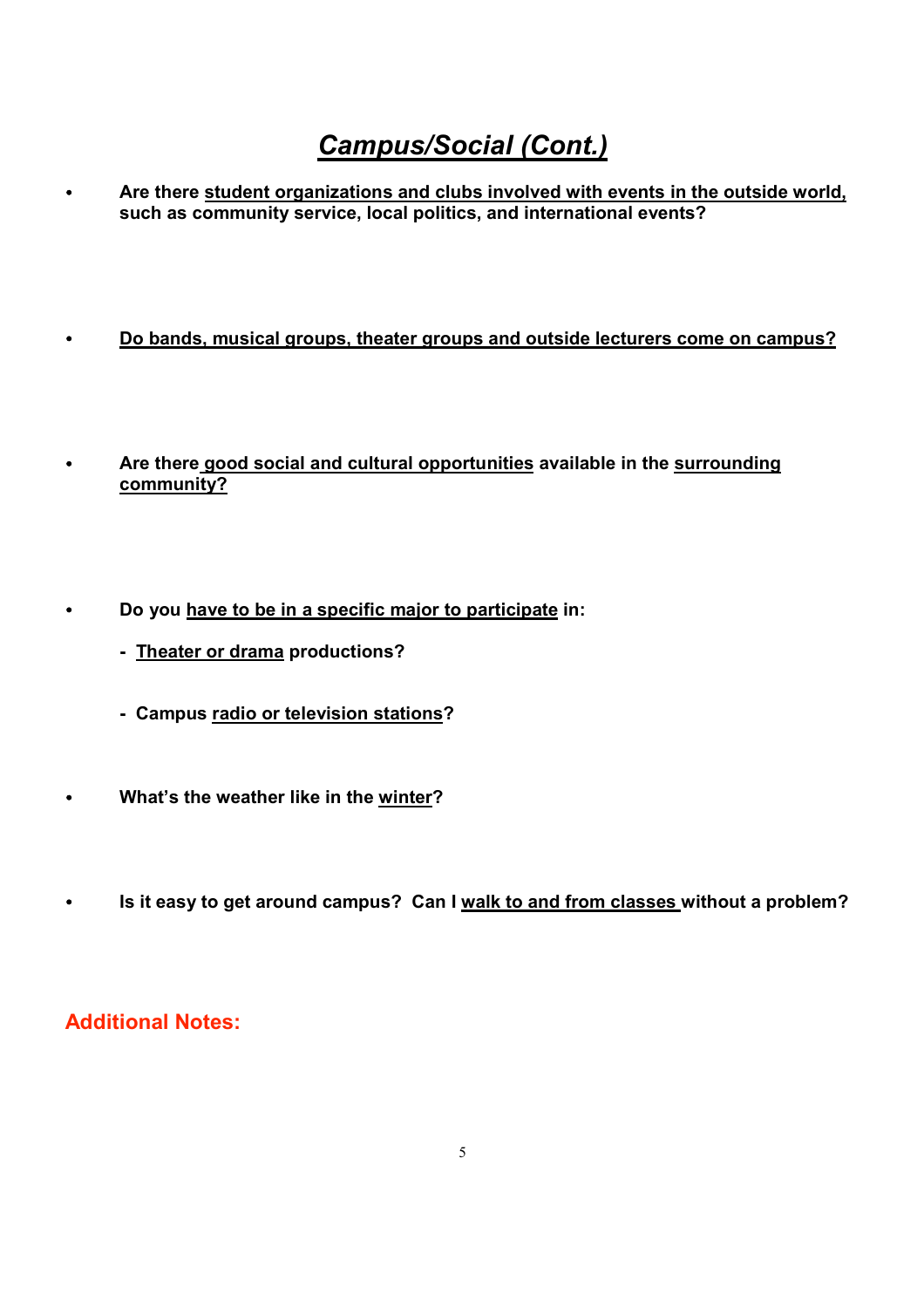## *Transportation*

- ! **What transportation is available to students? Is there bus service to take students to town and to the nearest airport?**
- ! **Should students have a car at this college? Is parking free?**

### *Housing / Residence Halls*

- ! **What percentage of students live on campus?**
- **•** Are the residence halls co-ed?
- ! **Are there theme floors? (science majors, drama majors, wellness, computers, etc.)**
- ! **How many students live in a dorm room?**
- ! **Are bathrooms shared between just a few dorm rooms or by all rooms on an entire dorm floor?**
- ! **Are there residence halls for freshman only?**
- ! **Is housing available for sophomores, juniors, and seniors?**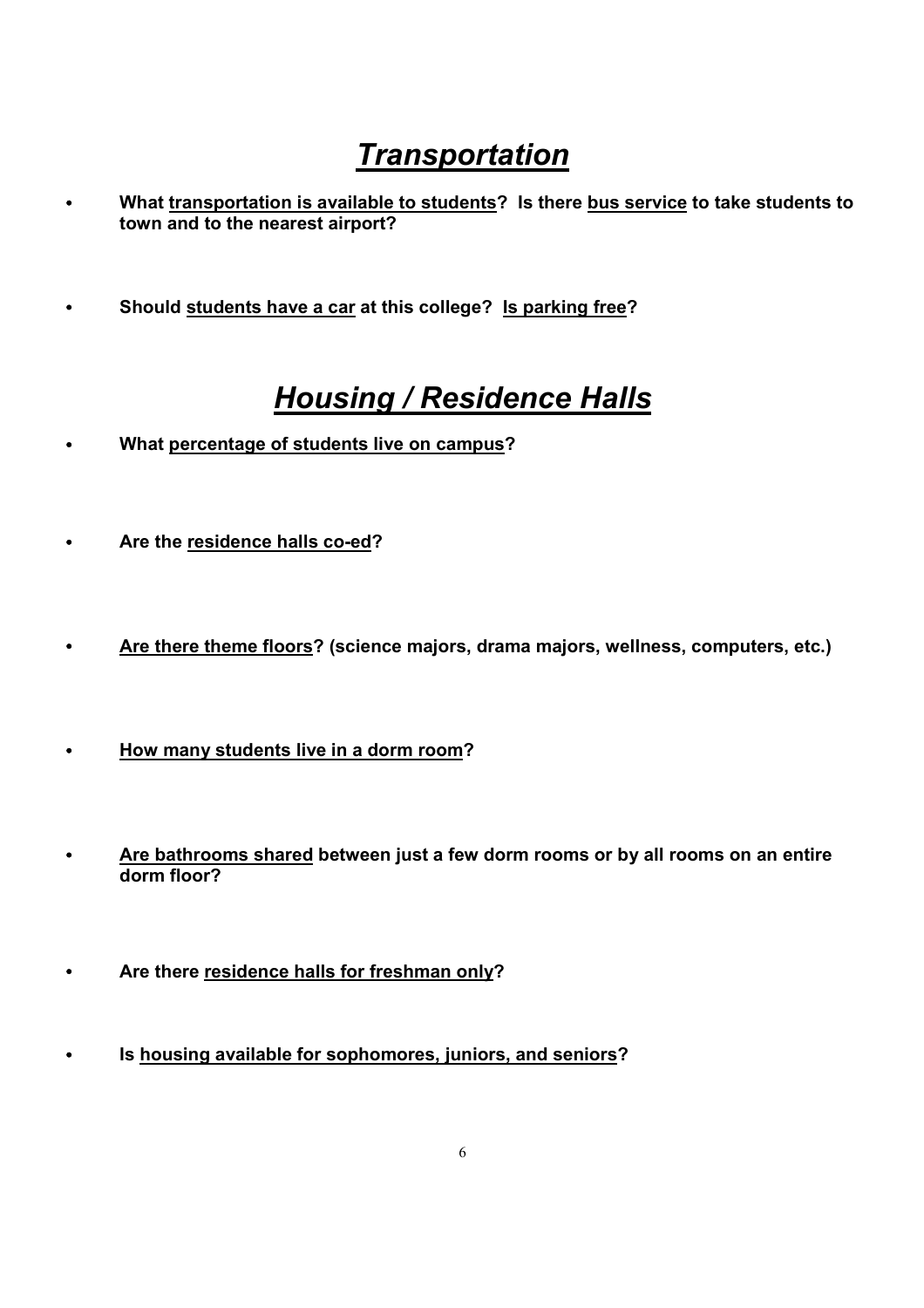# *Housing / Dorms (cont.)*

- ! **Is housing guaranteed for freshmen, sophomores, juniors, and seniors?**
- ! **Can students change rooms if they don't get along with their roommate? How long does the process take?**
- ! **How is residence hall room selection prioritized?**
- ! **Are there security measures to keep outsiders from entering the residence halls?**
- ! **Are there sororities and fraternities available to students?**
- **•** If you choose not to live on-campus after your freshman year, what are the housing **options available close to the campus (apartments and house rentals)?**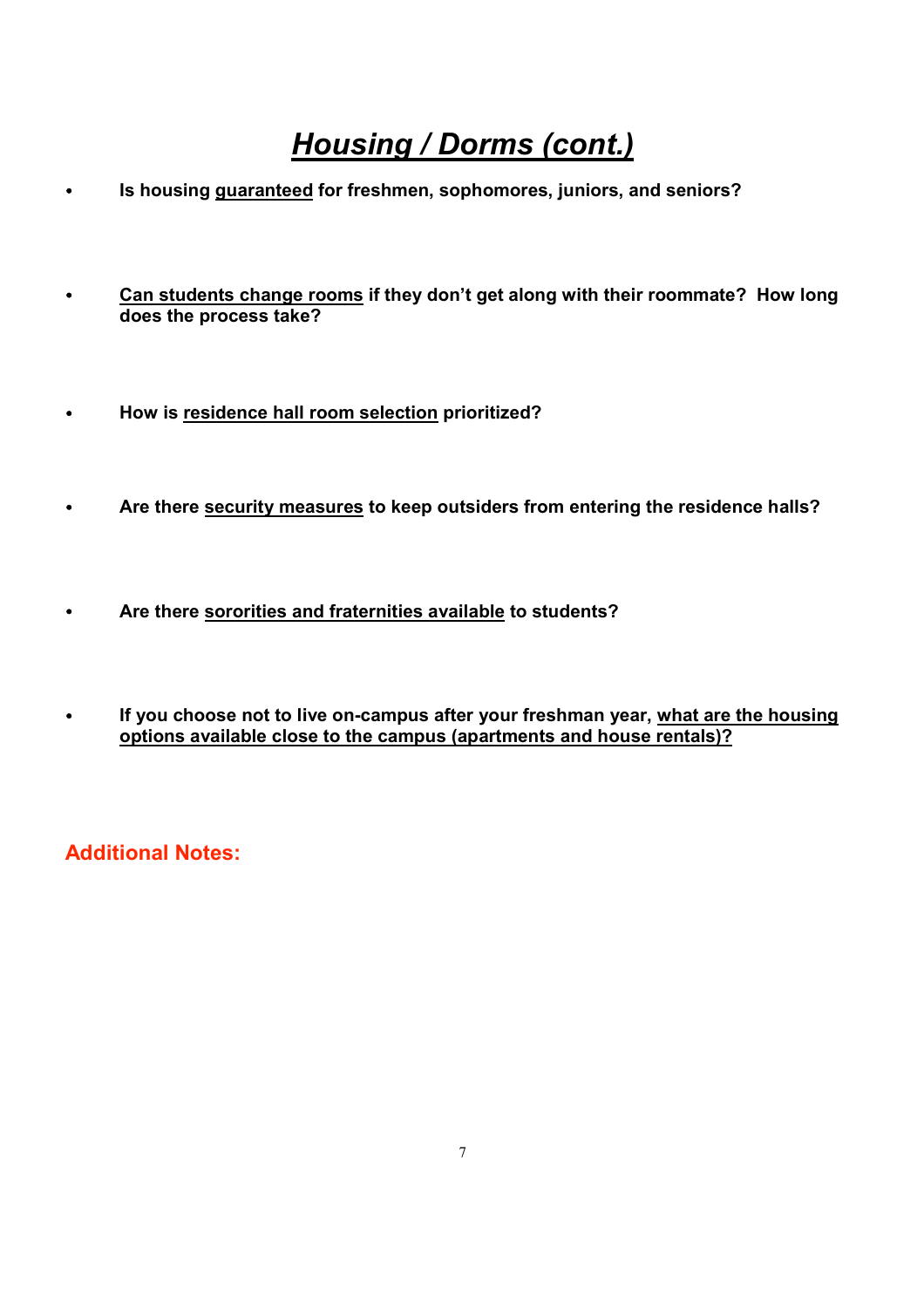# *Student Health and Safety*

- ! **Where is the campus health center? Who staffs it?**
- ! **What services are offered by the health center?**
- ! **Is there a doctor or nurse always on call in the health center?**
- ! **What are the operating hours of the health center? What about 24hour emergency care?**
- ! **How close is the nearest hospital?**
- ! **How safe is the campus? What is the crime rate on campus?**
- ! **How safe is the area surrounding the campus?**
- ! **Is there a blue light system on campus to help students get protection when their safety is threatened?**
- ! **Are escorts available for students when they walk to their dorms late at night?**
- ! **Do campus police patrol the campus on a regular basis? How large is the campus police force?**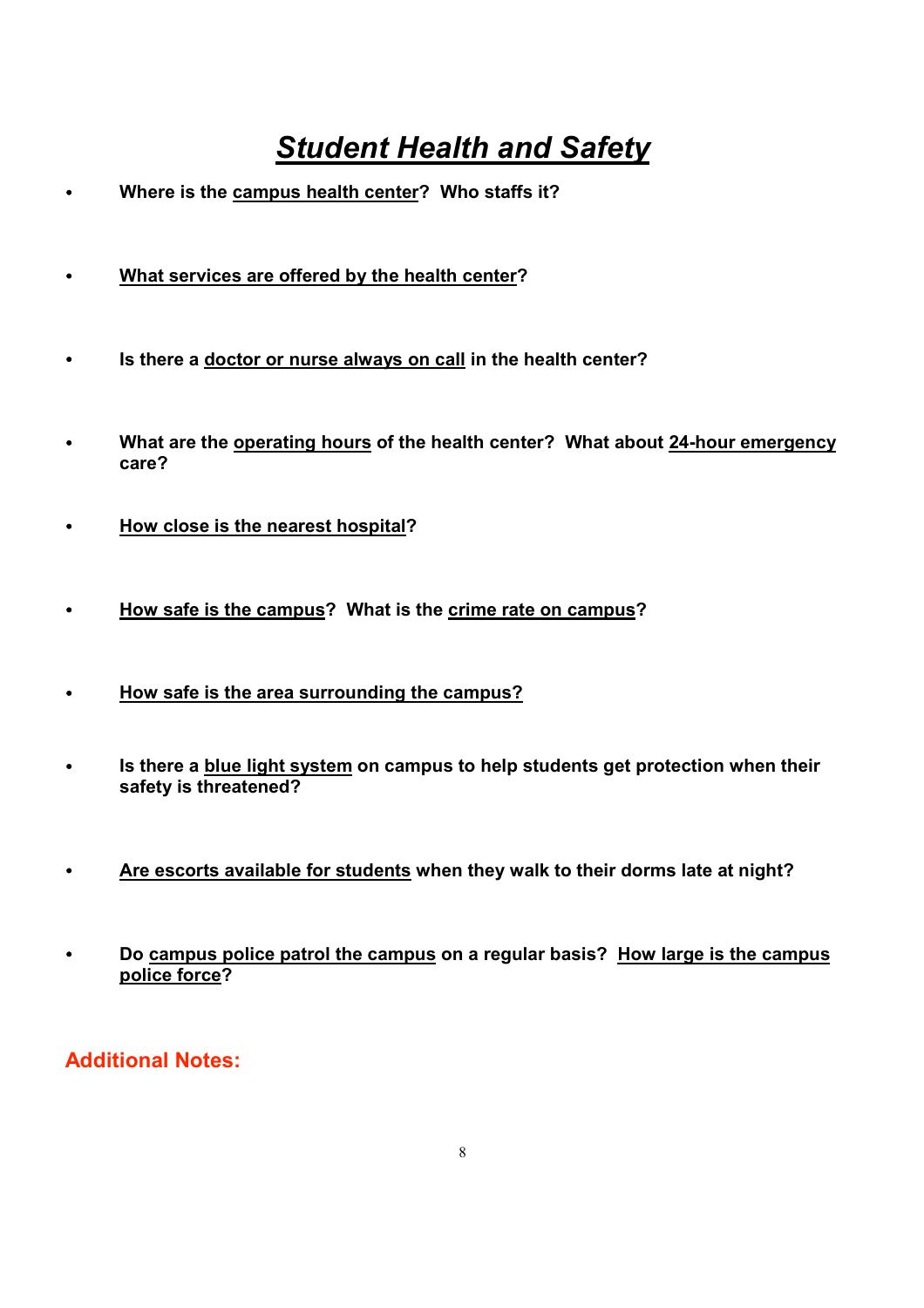# *Dining Hall / Food*

- ! **Where is the dining hall? Is the food good?**
- ! **Will all meal plans allow students to buy food at places other than the dining hall at oncampus deli's, coffee shops, and restaurants?**
- . How late are on-campus snack shops and restaurants open at night?
- ! **Are meal plans based on the number of meals per week or on a dollar amount?**
- ! **Do students go off campus for late night snacks?**
- ! **Is there a grocery store nearby to buy snacks?**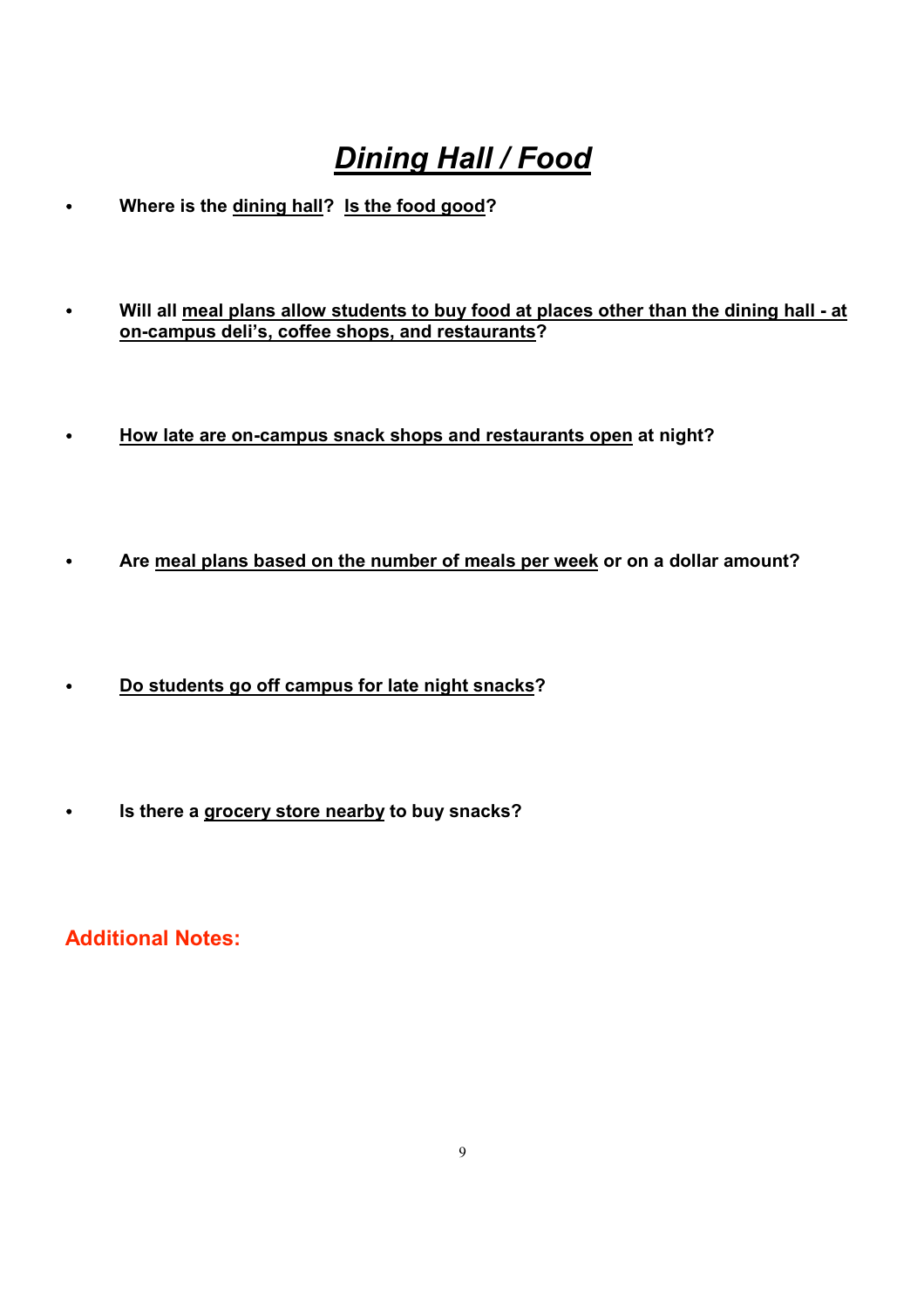# *Financial Aid*

- ! **What percentage of students receive financial aid?**
- ! **What percentage of financial aid is composed of scholarships and grants (money you don't have to repay)?**
- ! **Are scholarships and grants renewable each year?**
- ! **Are financial awards renewed at the same level every year? Are they adjusted for inflation each year?**
- ! **Are there campus jobs available? How easy is it to get one?**
- ! **If you demonstrate financial need, will the college be able to provide a financial aid package that will meet 100% of your demonstrated need?**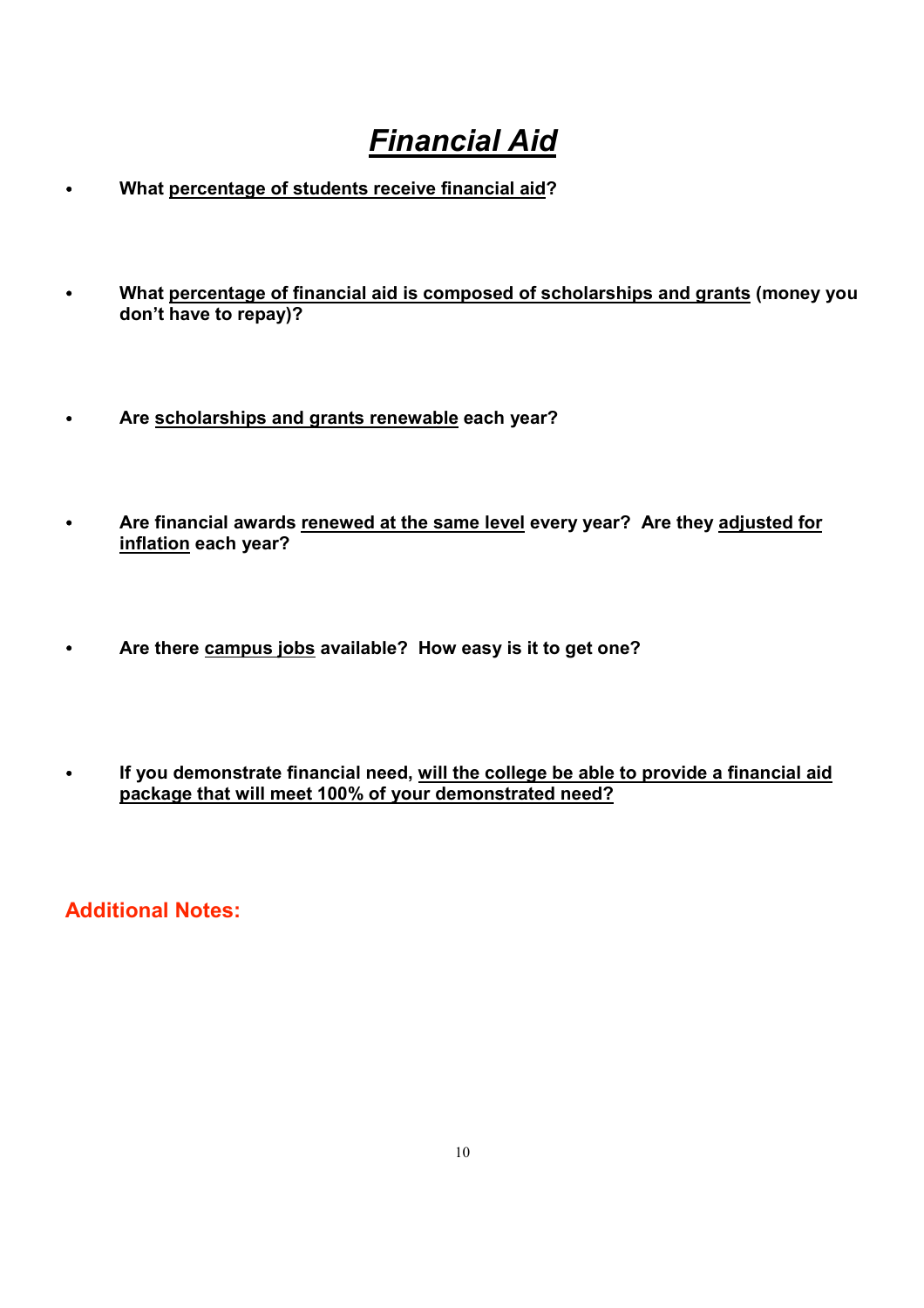## *Questions to Ask Current College Students*

- ! **Do you like being at this college? What would you change if you could?**
- ! **If you had to start over, would you choose this college? Why or why not?**
- ! **What do you like least about this school?**
- ! **When students get together, what is the one thing they complain about? Any other major complaints?**
- ! **What are the students like here? Are they competitive or supportive?**
- ! **How many hours per week do you study? Is that typical for all students?**
- ! **How hard do you have to work for good grades?**
- ! **What's the reputation of the department of my major?**
- ! **How difficult is it to change majors?**
- ! **Do professors know your name? Are professors available outside of class?**
- ! **How helpful is the career center?**
- ! **Do you feel safe walking around campus at night? What about the surrounding neighborhood?**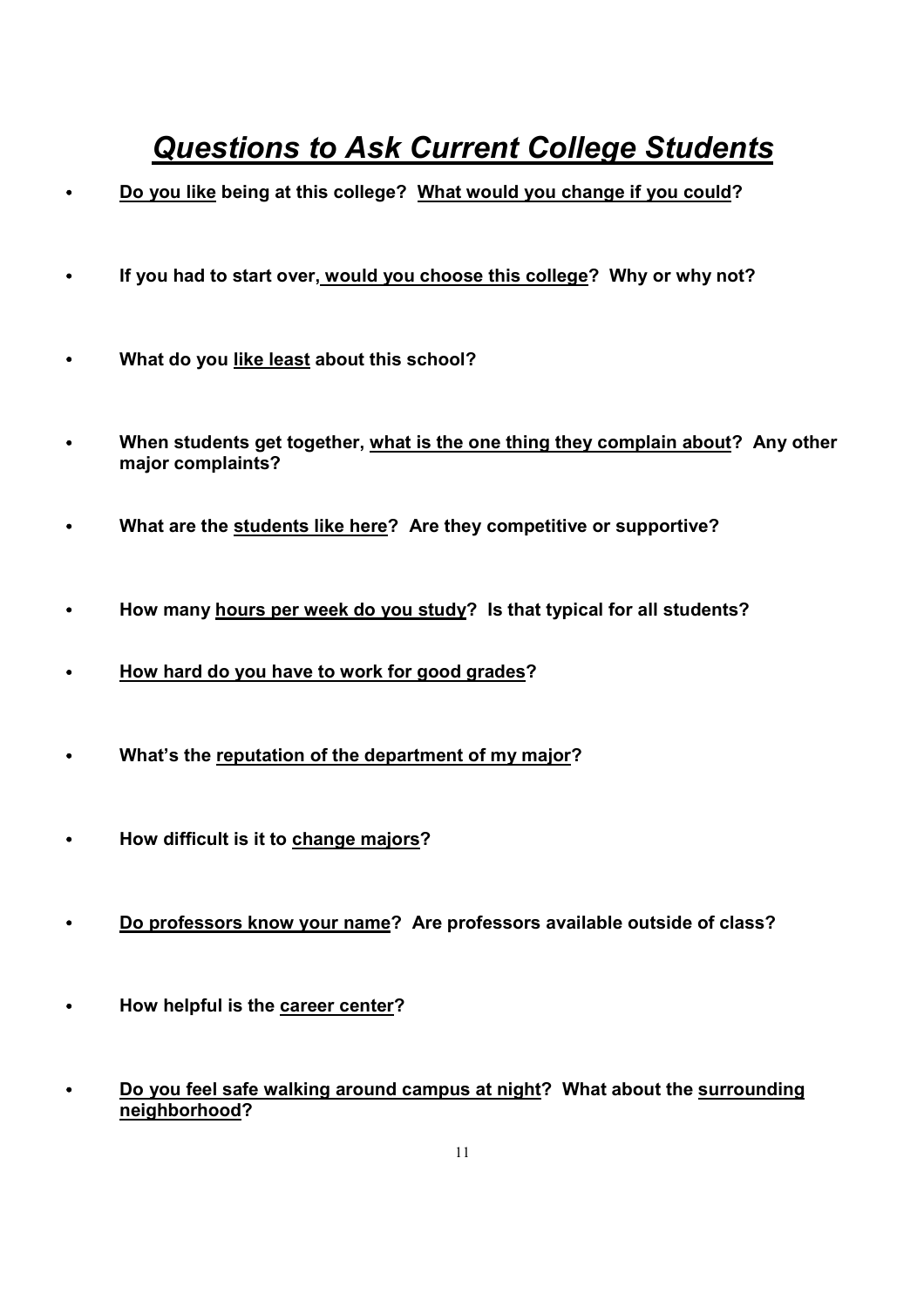#### **ADDITIONAL OBSERVATIONS YOU SHOULD NOTE:**

- ! **How does the admissions office staff treat prospective students who are waiting for an interview or for a campus tour?**
- ! **Are staff in the admissions office friendly toward each other and toward students entering the office?**
- ! **How do the students dress? What kinds of cars are parked in the student parking lots? Do students appear to be similar to you? Do you think the students are people you can live with next year?**
- ! **Does the campus seem too big or too small?**
- ! **Do the residence halls seem comfortable, quiet, crowded, or noisy?**
- $\cdot$  Do an extraordinary number of students wear sorority and fraternity t-shirts and **jackets?**
- ! **Do the buildings and grounds look well cared for?**
- ! **Do you feel comfortable and safe on this campus?**

#### **Miscellaneous Information**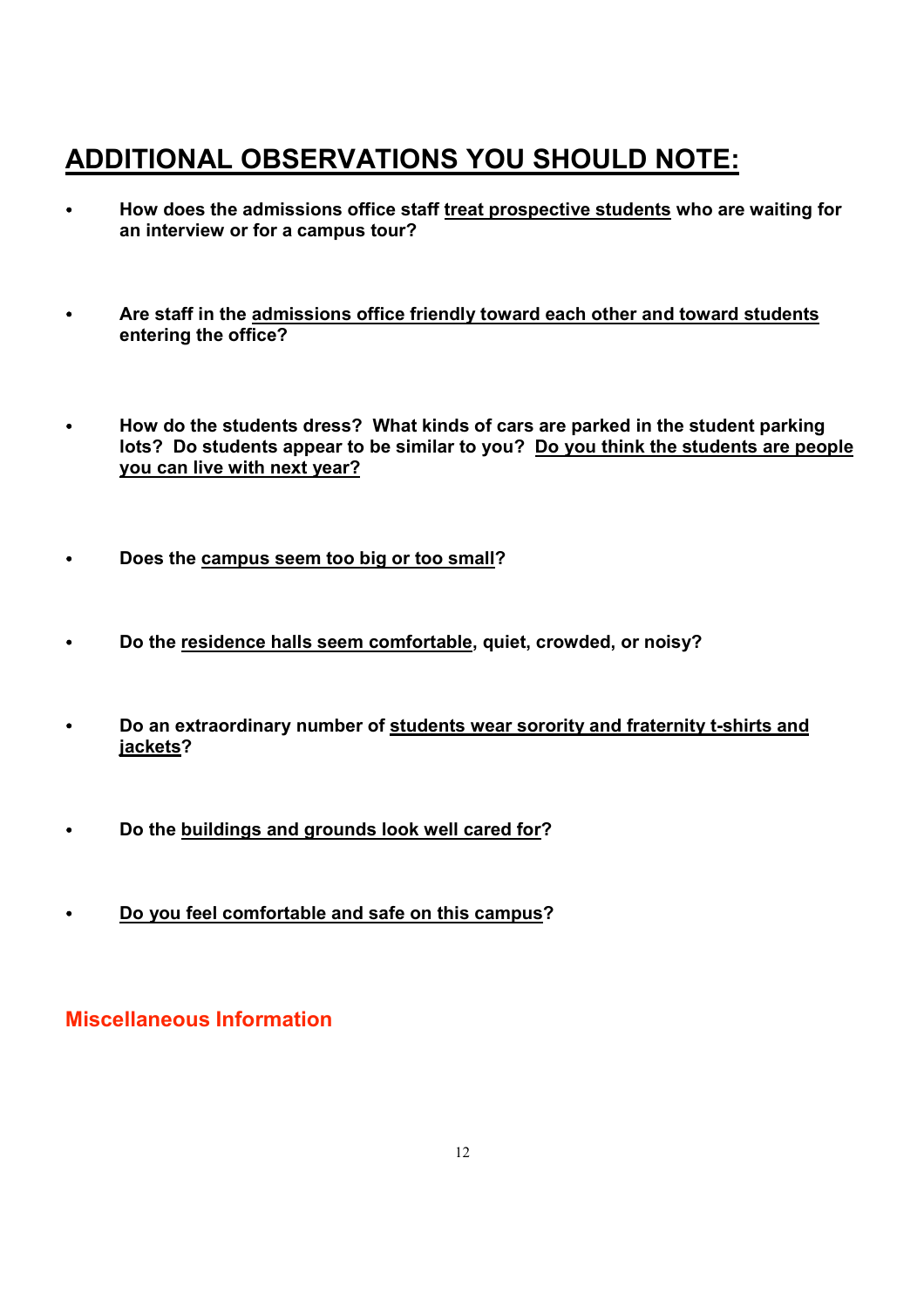#### *Visual and Performing Arts Colleges Supplemental Questions*

- ! **How many students are in my program?**
- ! **How many professors/instructors teach in my program? Are they currently practicing in their field?** *The best teachers are those presently working in their field that bring their expertise and knowledge to the classroom.*
- ! **What is my program's methodology?** *Make sure your program concentrates on the specialty or technique (acting or singing) you are interested in learning***.**
- $\cdot$  Does this school feature artists-in-residence, guest artists or industry visitors so I **can meet practicing professionals? Do these people give lectures, workshops, or** offer one-on-one lessons with students?
- ! **Is there adequate studio space for rehearsals? Is the audio/visual equipment state**of-the-art?
- ! **Is there enough equipment available to students for their projects? Can I rent the equipment from this school for a personal project at any time or only while enrolled in a class that requires use of that equipment?**
- ! **Are there opportunities to perform or practice in front of a student audience? In front of the local community?**